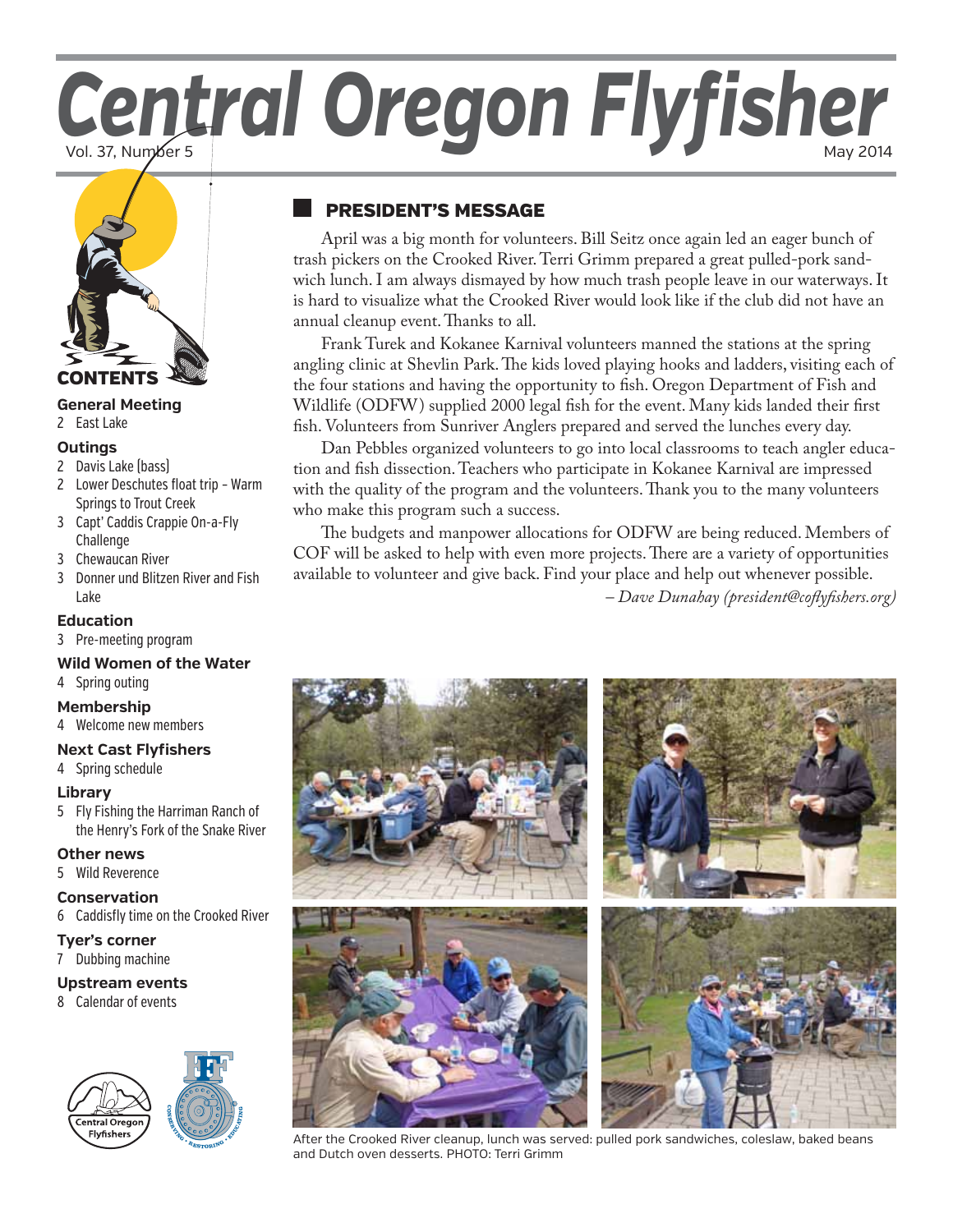# <span id="page-1-0"></span>general meeting

May 21 | 6:00 p.m. pre-meeting | 7:00 p.m. general meeting | Bend Senior Center, 1600 S.E. Reed Market Road, Bend

#### **East Lake**

Fred Foisset of The Hook fly shop in Sunriver is known for diverse pursuits: stripped bass on the Sacramento River, steelhead on the Trinity River and flats fishing in the Bahamas. In Central Oregon, his shop is recognized for its expertise in stillwater fisheries. This month he'll give us guidance on fishing East Lake.

Fly fishermen have embraced the recovery of the East Lake. The club heard an update on the chub removal program, commonly given credit for the lake's recovery, last month. Whether new to East Lake or seasoned in its challenges, this month's program should be of interest to everyone.

Bill Seitz will present the pre-meeting educational program – furled leaders.

# **OUTINGS**

#### **Davis Lake (bass)**

Saturday | May 3

Davis Lake is located on the west side of the Cascade Lakes highway, about three miles south of Wickiup Reservoir and just south of where the lava flow comes next to the road. Meet at the Lava Flow Campground at the northeast corner of the lake at 8:00 a.m. We'll discuss where to fish, what flies to use, and how to fish them. Bring your lunch and a two-way radio. We won't come back to shore for lunch, but we will keep in touch with the radios. More information: http://www.flyfishusa.com/about-our-waters/ lakes/davis/davis-lake.htm

## **What to bring**

Floating device - boat/motor, float tube, pontoon boat, kayak, or pram – Davis Lake is pretty tough to fish from the shore.

**Rod –** STOUT! Some of the bass are over six pounds. I use my 91/2 foot, 8 weight steelhead rod.

**Lines –** Floating for the shallow weedy areas and fast sink for around the dam.

**Leader –** NO NONSENSE! I use three feet of 40# and three feet of 20# mono. The bass are not leader shy, and I can rip my flies out of the reeds. A seven-foot tapered leader to 15# would be fine.

**Flies –** Weedless flies are extremely helpful. I use the following, in order of preference: POPPERS (black, yellow, frog); RAB-BIT STRIPS (black, purple, olive green) four to five inches long w/ barbell eyes; DRAGONFLY nymphs; DAHLBURG Divers

**Net –** You don't need one. Stick your thumb in their mouth and grab their lower jaw.

**Stringer –** Bass are good to eat, and they are an illegally introduced species in Davis.

**RSVP to the outing leader: Larry Godfrey (lgodfrey@ bendbroadband.com or 541-382-5860).**

| <b>OUTINGS 2014</b> |                  |                                  |                             |  |  |
|---------------------|------------------|----------------------------------|-----------------------------|--|--|
| <b>Month</b>        | <b>Day</b>       | <b>Destination</b>               | <b>Leader</b>               |  |  |
| May                 | 3                | Davis Lake                       | Larry Godfrey               |  |  |
| May                 | 10 <sup>°</sup>  | Lower Deschutes R.<br>float trip | Eric Steele                 |  |  |
| Jun                 | 6, 7, 8          | Prineville Reservoir             | <b>Betsy Brauer Mullong</b> |  |  |
| <b>lun</b>          | $7 - 11$         | <b>Chewaucan River</b>           | <b>Rick Sironen</b>         |  |  |
| Jun                 | $14 - 15$        | Wild Women at Hosmer             | Kari Schoessler             |  |  |
| Jun                 | $19 - 25$        | <b>Upper Roque River</b>         | <b>Eric Steele</b>          |  |  |
| Jun                 | $20 - 23$        | <b>Blitzen river</b>             | <b>Richard Yates</b>        |  |  |
| Jul                 | 10 <sup>10</sup> | East Lake                        | <b>Quentin Stanko</b>       |  |  |
| Aug                 | 19               | Aspen Hall - BBQ                 |                             |  |  |
| Sep/Oct             | <b>TBA</b>       | <b>Lower Deschutes River</b>     | <b>Robert Gentry</b>        |  |  |

# **Lower Deschutes float trip – Warm Springs to Trout Creek**

Saturday | May 10

Many people consider this stretch of river to be the premier trout-fishing trip in Oregon. We will drift from Warm Springs to Trout Creek. The famous Deschutes redband rainbow is the fish of choice this time of year. It will also be the beginning of the salmon fly hatch. Anglers come from all over the country to fish this hatch. This outing is a drift trip, so a boat of some sort is required. Drift boats and pontoon boats are common. It is mostly flat, with some minor rapids. I will be in my drift boat. If you have a drift boat and would be willing to row other club members, let me know. This is not a beginner's trip, but beginning rowers should feel comfortable with signing up. Also, strong wading skills are needed. For fishing, I would rate this an intermedi-

![](_page_1_Picture_24.jpeg)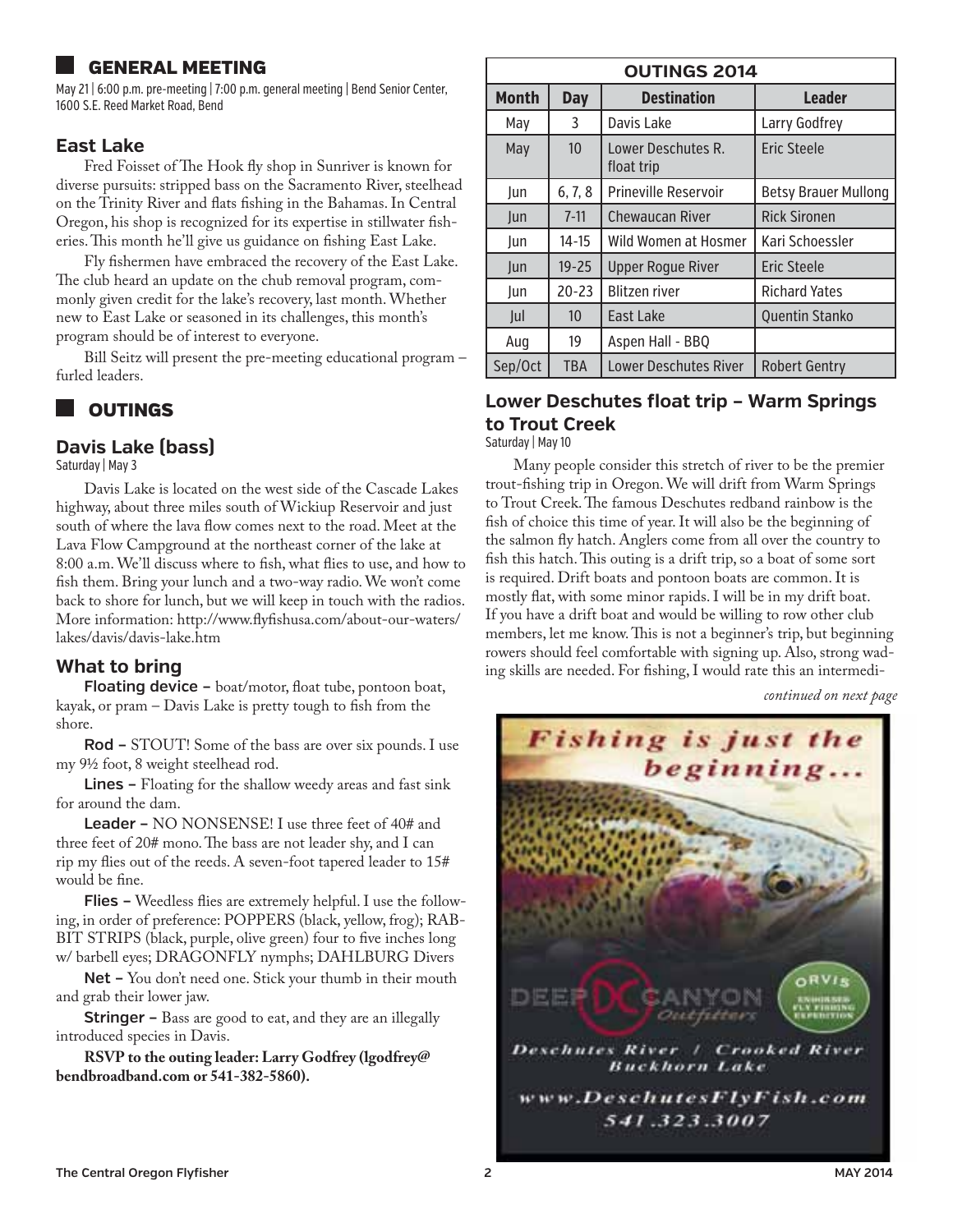<span id="page-2-0"></span>ate/advanced skill-level trip. I'll send out more information about what to expect along with gear and fly options about one week before the trip. **RSVP to the outing leader: Eric Steele (steelefly2@msn.com or 541-549-2072).**

#### **Capt' Caddis Crappie On-a-Fly Challenge**

June 6, 7, 8 | Meet at Prineville Reservoir RESORT

"Fins Up" fisherfolk. Plan now to join us on the high seas of Central Oregon for the annual Capt' Caddis Crappie on-a-fly Challenge at the Prineville Reservoir RESORT, June 6, 7 and 8. You'll need a float tube, boat, pontoon boat, kayak or other watercraft plus fishing gear.

**For more information or to RSVP**, contact Betsy Brauer-Mullong 541-389-4372 (call before noon) or Andy Smith (541-388-4346 or Andysmithbend@gmail.com).

For resort information (camp site reservations, boat rentals and all accommodations), contact Prineville Reservoir Resort (541-447-7468 or Prinevilleresort@yahoo.com).

## **Chewaucan River**

June 7 to 11

Join us for some great native redband trout fishing on the Chewaucan River, which is less than three hours from Bend. We will camp at Jones Crossing National Forest Campground, right on the river (free). Stay for a few days or all. Once again, we should have fishing passes for the J Spear Ranch land. This private land has some of the best fishing. To get your fishing pass, I need your name and address by May 26, if you plan to attend.

**Contact outing leader: Rick Sironen (Rick@nwqc.com) for more details.**

# **Donner und Blitzen River and Fish Lake**

Jun 20 through 23 | Richard Yates

Meet at Page Springs campground at 9:00 a.m. on Friday, June 20. If you want to fish

the lakes sooner, contact me.

**Where to Stay –** Camping is available at Page Springs campground and Fish Lake campground (if it stops snowing). Full hook ups are available at Steens Mountain Wilderness Resort (800-542-3765). Rooms are available at Frenchglen Hotel. (Call for reservation! 541-493-2825)

**What to expect –**  Fish Lake (if open) has brook and rainbow trout. Krumbo Reservoir has rainbow trout and bass. Blitzen River has redband trout.

**What to bring –** float tube/ pontoon boat or non-motorized boat for the lakes

**Flies –** green/black wooly buggers, damsel nymphs, hoppers, prince nymphs, zug bug, etc.

On your way out, stop by the fly shop in Hines: Steens Mountain Outdoors (541-573-2002 or http://www.steensmountainflyshop.com). Excellent, home-cooked meals are available at the Broadway Deli (530 N. Broadway, Burns). If you bring your own pie pan and leave it, the owner will bake a pie for you. Pick up the pie on your way home. Call ahead to arrange (541-573- 7020).

**For questions or more information about this outing, contact Richard Yates (541-403-0602 or oldman58@ ymail.com).** 

# **EDUCATION**

#### **Pre-meeting program**

The following pre-meeting mini programs have been scheduled:

- May 21 Bill Seitz of COF: Furled Leaders: What They Are and How They're Made
- June 18 Tye Krueger of Confluence Fly Shop: All About What Fly Lines to Use and Where to Use Them

Please continue to give me your comments for future classes. *– Steve Stevens (education@coflyfishers.org)*

# wild women of the water

At the end of April, the Wild Women of the Water hosted Hatch Chat at Fly and Field. We learned about what's working on our local streams right now….extremely informative! We hope to have more of these nights in the future.

Judith O'Keefe talked about the non-profit program Casting for Recovery. The program involves teaching fly-fishing skills to

![](_page_2_Picture_30.jpeg)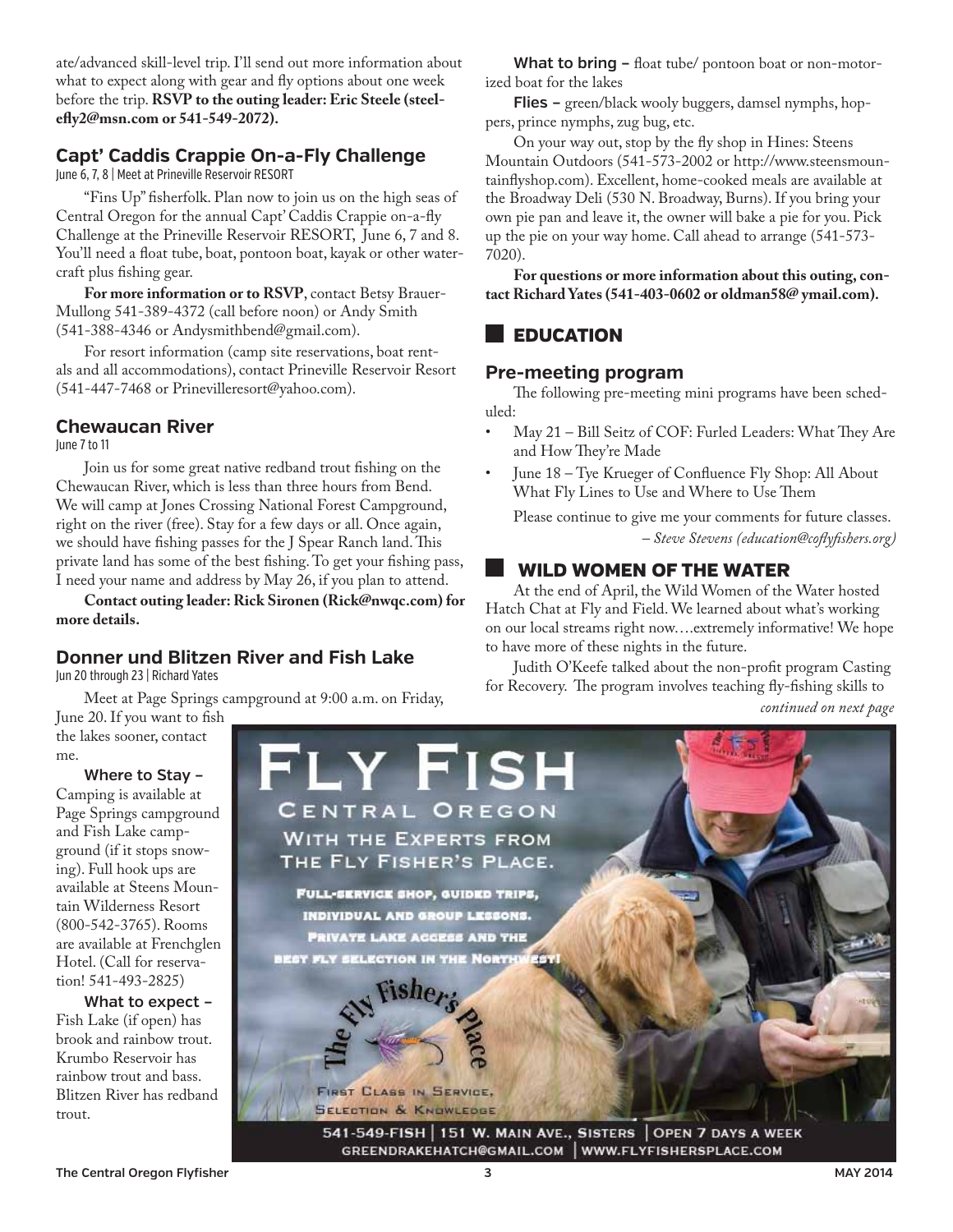<span id="page-3-0"></span>breast cancer survivors. For more information, go to www.castingforrecovery.org. Judith would love to know about women who might be interested in their FREE retreats. Please pass along any names to me, and I'll get them to Judith.

## **Spring outing**

May 23 will be the next Wild Women outing. As we get closer to the date, we'll look at weather and water flows and decide where to go. Any special requests?

*– Kari Schoessler (wildwomen@coflyfishers.org)*

## **MEMBERSHIP**

In April, the number of active members reached 287. To join COF, go to https://coflyfishers.wildapricot.org/. To view the COF roster, go to https://coflyfishers.wildapricot.org/ and sign in. Contact me if you have questions.

# **Welcome New Members**

Merv Abe Lanny Cook Ron Smith Jim Hollands Jerry Hubbard Linda Love Ted Fowler James Fournier Jeannette Launer Carleigh Romeis

*– Tim Schindele (membership@coflyfishers.org)* 

# next cast flyfishers

## **Spring schedule**

May and June will continue to be very busy with weekly youth fly-fishing activities. We've kicked off classes with REALMS (local Bend middle school). In our introduction day, the students viewed a fly-fishing video, reviewed ODFW regulations, tied knots and assembled a rod, complete with tying on tippet and a fly! They are ready to go. In the upcoming classes we will have fly tying, casting, bug collection and identification, along with two fishing outings.

In addition to the weekly classes at REALMS, we will support the ODFW Youth Fishing Day and host our own fly-fishing camp at Shevlin Park. Any or all of these events are options for

club members to volunteer. Please let me know if you have an interest and I can help you get involved!

- May  $2, 9, 23 \& 30$  REALMS, Friday classes
- May 17 ODFW Youth Fishing Day at Bend Pine Nursery, Saturday
- June 6 REALMS, Final Friday class
- June 16, 17, 18 Next Cast Flyfishers Three-Day Fish Camp, Shevlin Pond, Monday, Tuesday, Wednesday

All of these dates and the planned curriculum are on the COF calendar [calendar@coflyfishers.org], or click "Event Calendar" on the COF Home page.

Please let me know if you are interested in volunteering at any of these events! Hope to see you! Karen Kreft (503-409-0148 or nextcast@coflyfishers.org).

*- Karen Kreft*

![](_page_3_Picture_21.jpeg)

Knot tying at fly-fishing camp. PHOTO: Karen Kreft

# **LIBRARY**

All of the materials in the COF library are available for check out by any COF member. Simply stop by, browse the nearly 300 titles in our portable library cabinet, make a selection or two (or three), sign the checkout sheet and enjoy some great fly-fishing literature (or DVD viewing).

![](_page_3_Picture_26.jpeg)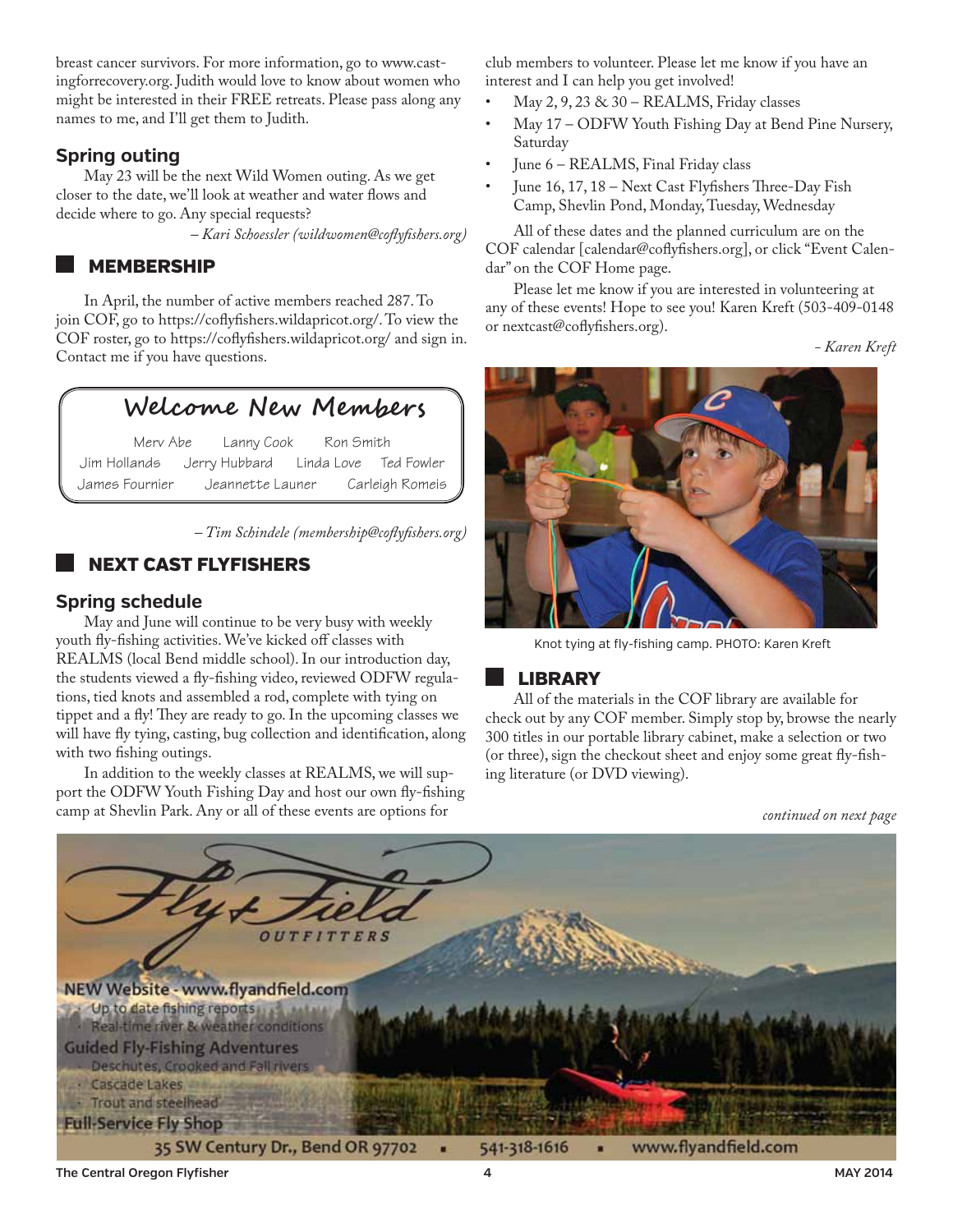<span id="page-4-0"></span>![](_page_4_Picture_0.jpeg)

# **Fly Fishing the Harriman Ranch of the Henry's Fork of the Snake River**

Did you ever fish the Harriman ranch in Idaho? I have not, but after reading sections of this new library addition I feel confident I could spend some productive time there. This month's new and featured library addition is John McDaniel's *Fly Fishing the Harriman Ranch of the Henry's Fork of the* 

*Snake River*. This book provides all the information you need to know to have a successful trip.

"Experienced anglers argue that the Ranch offers the most challenging light tackle fly fishing on the planet.There are reasons for the legendary difficulty: prolific hatches of aquatic insects occur throughout the season. The slow, clear water allows our trout to carefully inspect potential food sources. Finally, the rainbows are educated daily by skilled anglers.

Our difficult fishing is great fun. The broad, open, flat water allows the angler to locate rising fish at remarkable distances. Ninety-eight percent of the time, we sight fish. The Ranch is the perfect place to fly cast. The water is shallow, the bottom is even, the current is gentile, and there are no obstacles to hit with your back casts.

I recorded data for every hour I have fished or guided since 1983. The 10,500 hours provided many insights including the type of fly I used to take each of the 1,523 fish that my clients or I landed that was 17 inches or longer in length. Ninety-three percent of those fish were taken on dry flies. No less that 514, or 34 percent, of the 1,523 rainbows were twenty inches or longer in length—any of which would be the fish of a lifetime if it were taken on a dry fly on most flowing trout water of the world.

I am proud of my detailed descriptions and many photographs of our trout. These are not just targets in the most exciting fishing imaginable—they are incredible creatures. You do not have to seek Atlantic salmon to find a salmonid with stunning power, speed and acrobatic ability. Our twenty-inch class fish will thrill you.

Anglers captured by the Ranch are an important part of the American story. These are not wealthy English lords who have

![](_page_4_Picture_9.jpeg)

![](_page_4_Picture_10.jpeg)

exclusive access to the best rivers of Europe. Citizens of modest economic means fish our water for many days each year. The Ranch is democratic. If it were the exclusive domain of the rich, it would not be the place it is.

The sub-culture language of Ranch anglers indicates how fly fishing a specific piece of water can significantly impact the way we organize data in our brains. The sub-culture language is also an index of how important fly fishing can be to contemporary humans.

From a historical perspective, it is important to describe the Ranch during the first thirty years of public access. It is a sobering comment—and it should challenge all of us to do as much as we can to protect it—but it is essential to document the fishery today, because there is no guarantee it will be of the same quality in the future.

The Ranch is spectacularly beautiful. The most avid anglers enjoy seeing otters, badgers, moose, bear, antelope, deer, coyotes, elk, and yes, wolves. If you have curiosity, you will learn the birds' names—including many species of raptors, shore birds and waterfowl.

Serenity is conferred by the Ranch. The water is calm and comforting. I suspect very few of us fully appreciate how much we derive psychologically from the pervasive tranquility.

Many Ranch regulars have gained solace and support from the Ranch after suffering difficult problems. It is sustaining for those of us who love it. For me, and others, it is more sacred than any religious place, structure or shrine in the world."

If you took the time to read this introduction to this book you can sense the perception and quality of what the author has to say. Even if you have no plans to fish the Ranch, this is a beautiful and enjoyable book to read. Stop by the library table, look through this and other quality materials and, if you find something that interests you, check it out.

*– John Tackmier, Librarian (541-549-6252)*

# Other News

## **Wild Reverence**

*Wild Reverence* is a movie about west coast steelhead. More than cool shots of catching these amazing fish, *Wild Reverence* is an examination of the big picture. It delves into steelhead population trends, habitat quality, the impact of dams, and interaction with hatchery fish. *Wild Reverence* shares the stories of steelhead, rivers, and people. It illustrates where things are working, where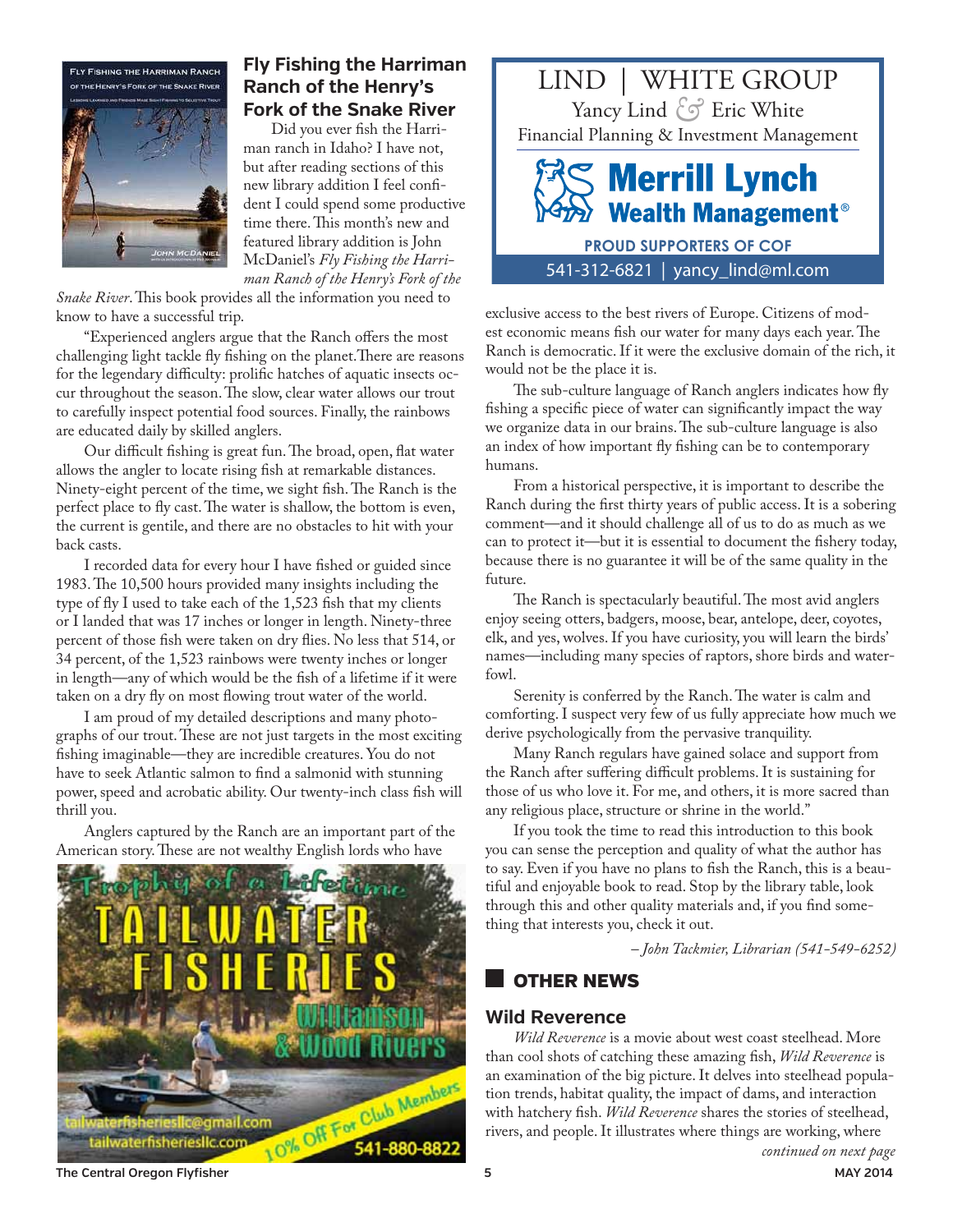<span id="page-5-0"></span>![](_page_5_Picture_0.jpeg)

they are broken, and how we can turn the decline around and save wild fish for future generations. Learn more about the movie at www.northforkstudios.net.

Join the Native Fish Society and the Wild Steelhead Coalition for a screening of *Wild Reverence* on May 2 at the Volcanic Theater Pub. Doors open at 6 p.m. for a Texas-style BBQ dinner and raffle with items donated by Fly & Field Outfitters. Movie at 7:00 p.m., followed by a discussion with filmmaker Shane Anderson.

Tickets are \$13 at Fly & Field or \$15 at the door.This is a small venue and will likely sell out, so be sure to head over to Fly & Field to get your tickets (www.flyandfield.com).

# **CONSERVATION**

#### **Caddisfly time on the Crooked River**

As some members are aware, May is the month that the American Grannom (*Brachycentrus occidentalis*), otherwise commonly known as the Mother's Day Caddisfly, hatches from the Crooked River in enormous numbers. From a fly-fishing perspective, this hatch is one of the most important hatches that occurs at the river. On some days the number of females flying up river to lay their eggs is so large that a person can hardly see the trees on the opposite side of the river, and it may be difficult to keep the caddisflies out of eyes, nose, ears and mouth.

Most years this hatch begins about a week or so after Mother's Day (depending on water temperature). It continues for about only two weeks, so don't procrastinate or you will miss out on some great fishing. The hatch first begins down river and progresses up river. This is why on some days egg-laden females can be seen flying up river at the same time newly-hatched caddisflies can be seen crawling onto stream side vegetation in the same area. The hatch begins when pharate adults cut their way out of the larval case and pupal shuck. After squirming free, they use oar-like movements of the fringed first two pair of legs to swim towards the water surface. If the swimming adult doesn't initially break through the surface tension of the water, it will fold back its legs, slowly sink, and float along in a tucked postion until it again begins to swim upwards.

**The Central Oregon Flyfisher 6 MAY 2014** Because emerging adults may drift for long distances during their attempt to hatch, a very effective method to fish during hatches is to use a "pupal" pattern subsurface. Examples of fly patterns that can be used effectively when fished subsurface are LaFontaine's Emergent Sparkle Pupa, the Translucent Pupa, the Bird's Nest and Bob's Fly. Tan, olive or brown colors in

sizes 16 and 14 are all effective. All such pupal patterns can be fished at any depth under the surface, but they are most effective when fished in the upper water column. To fish subsurface, use the techniques described by Frank Turek and Bill Seitz on the COF website. Adult patterns also can be productive when fished subsurface to imitate a swimming pharate adult. However, when trout are splashing at the surface, dry fly enthusiasts much prefer to fish any of their several elk or deer hair or foam caddisfly patterns on the surface. Tan, olive or brown colors are all effective.

 *– John R. Anderson*

![](_page_5_Picture_11.jpeg)

Eric Steele and Jen Luke prepare to welcome students to the Kokanee Karnival Spring Angling Clinic in Aspen Hall. PHOTO: Delores Marsh

![](_page_5_Picture_13.jpeg)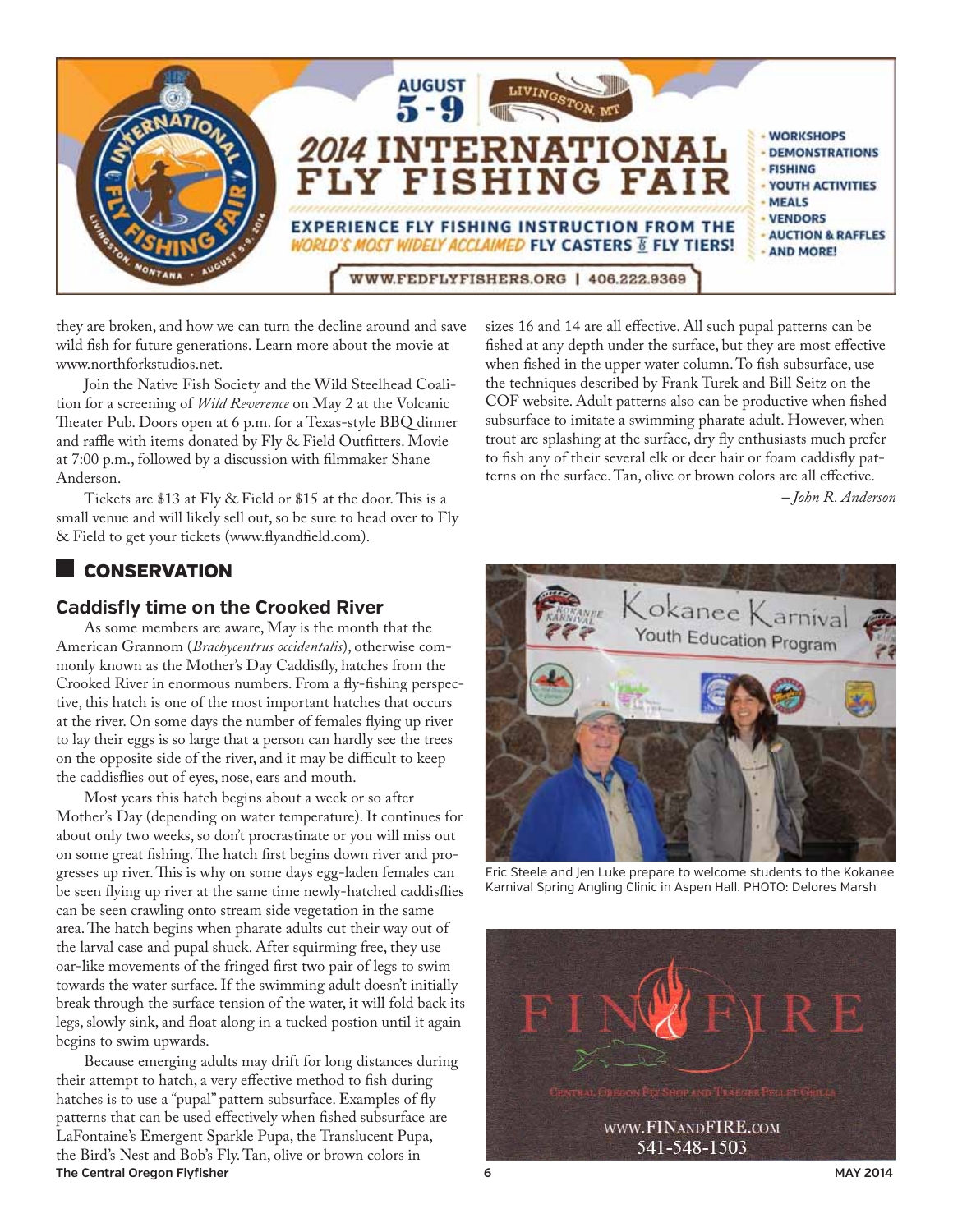## <span id="page-6-0"></span>tyer's corner

I never go to a fly tying expo without finding many things that are new and interesting. This year's NW Fly Tyers and Fishing Expo didn't disappoint. While visiting "Stew" Stewart, a member of the Shasta Fly Fishers, I noticed the "dubbing machine."

As you can see from the picture, it is a plastic jar that commonly holds nuts or trail mix. Approximately 12, ¼-inch holes are drilled in the lid. A smaller,  $\frac{1}{6}$ -inch hole is drilled at the bottom. Add a coffee filter (to keep the dubbing from escaping while mixing), a can of compressed air and the machine is ready to go. Place the materials inside, insert the tube attached to the compressed air can, and pulse three to five brief spurts of air into the machine, and the dubbing is mixed.

I have been using it to make Stillwater blends of goat and angel hair or thin flashabou. What I really like about the machine is the ability to mix longer fibers without them getting tangled or cut. It also eliminates the need for expensive hackle. (See photo of the seal bugger.)

Please feel free to contact me at mandstelford@bendbroadband.com with any questions.

*– Mike Telford*

![](_page_6_Picture_6.jpeg)

![](_page_6_Picture_7.jpeg)

![](_page_6_Picture_8.jpeg)

**The Central Oregon Flyfisher 7 MAY 2014** Kokanee Karnival Spring Angling Clinic 2014. PHOTOS: Todd Carey and Delores Marsh